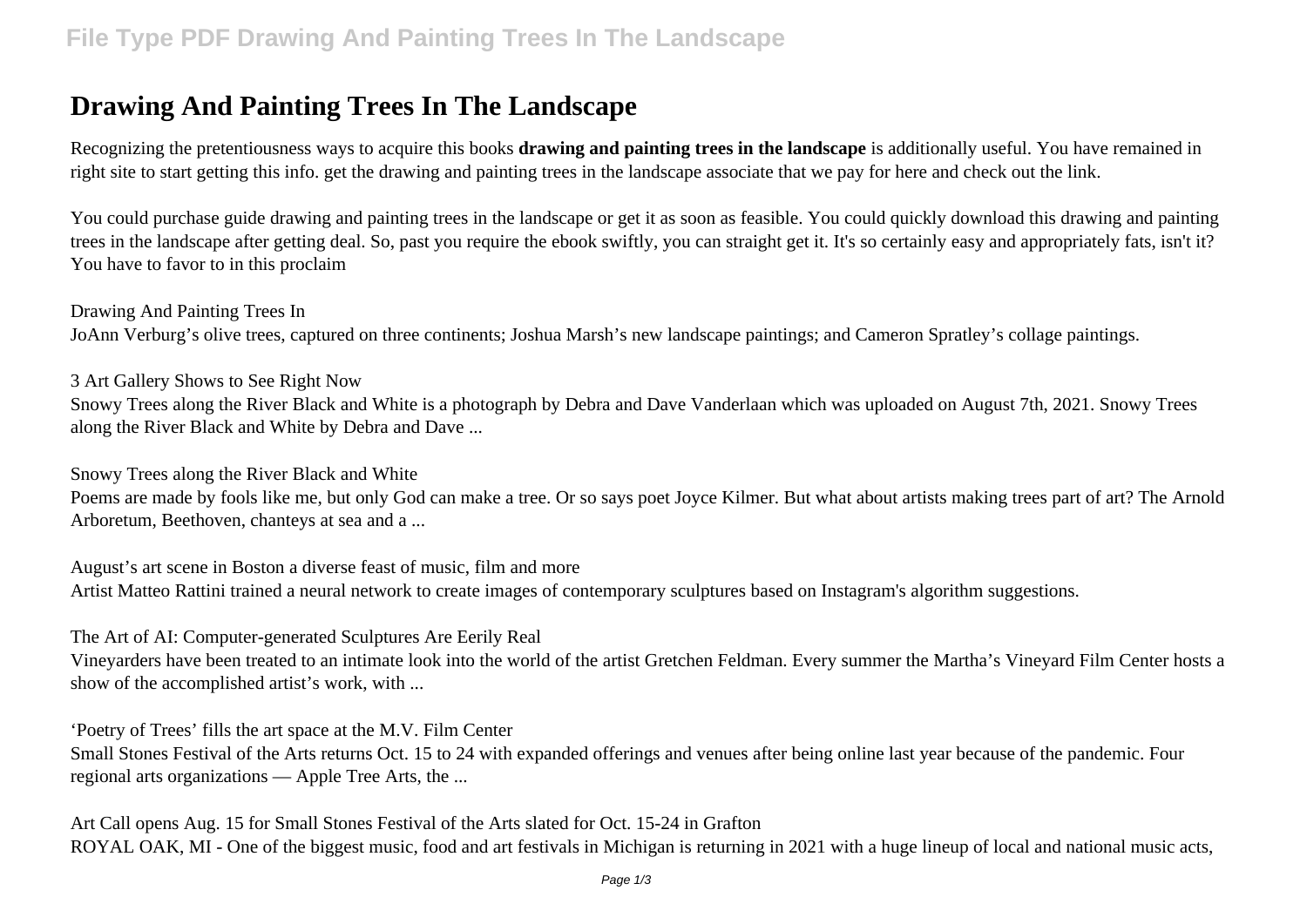## **File Type PDF Drawing And Painting Trees In The Landscape**

headlined by Stone Temple Pilots, Bobby Brown and ...

Stone Temple Pilots, Bobby Brown, Neon Trees headline Arts, Beats and Eats more than 200 music acts It's the first time many of these works—from Van Gogh, Cezanne and other masters—have been seen publicly since before WWII.

This Texas Oil Baron's Blue Chip Art Collection Could Fetch \$200 Million at Auction Surround yourself with nature in this stunning light and projection exhibition on the Japanese island of Kyushu. View on euronews ...

This Japanese exhibition beautifully blends digital art and nature

The Crooked Tree Arts Center Art Fair draws hundreds of people to the Traverse City Civic Center one day out of the year to admire artwork from all over the Midwest. Covid cancelled last year's fair ...

Crooked Tree Arts Center Art Fair Returns

Needless to say, it's been a tough year-plus for artists of all stripes. Even visual artists, who could still do their work at home, were shut out of many galleries and shows for much of 2020 and ...

July showers bring August artworks: Art in the Orchard returns to Easthampton

Matthew Mazzotta gazed out his fifth-floor window at the Hyatt Place Boise Downtown and watched a stream of people go up to Gentle Breeze, the art piece he designed for Cherie Buckner-Webb Park. The ...

Could this new art piece in Buckner-Webb Park become Boise's most-photographed icon? On the grounds of Morgan Creek Vineyards near New Ulm, a massive 300-year-old oak tree dominates the landscape. It's an idyllic countryside view, with an old red ...

Morgan Creek Vineyard blends art, music and food at Artist Convivia When I was a child, we couldn't go into museums, let alone think of putting our pictures there. Times have changed, just look at me now,"–Alma Thomas.

'Alma's Stripes,' And More, As Alma Thomas Takes Center Stage At Chrysler Museum Of Art Hidden Life Radio is a public art project from artist Skooby Laposky with assistance from the Cambridge Department of Public Works Urban Forestry. The project aims to increase awareness of trees in ...

Hidden Life Radio Public Art Project invites all to listen to 'Music of the Trees' The week of July 18-25 in Athens, Georgia, saw art exhibits ending in July, Country Music Songwriters in the Round, how to bleach photo prints, a save The Varsity trees ... Page 2/3